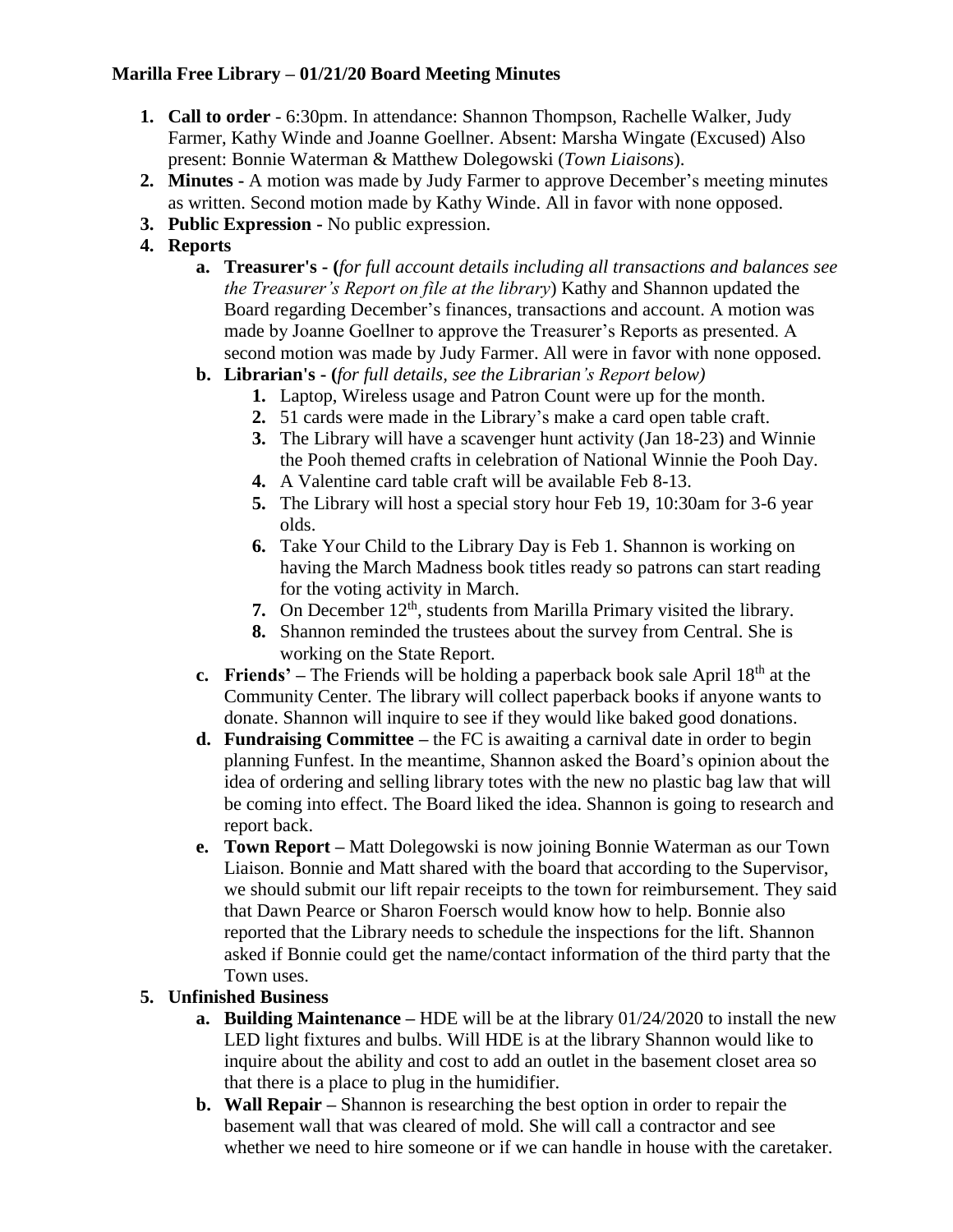**c. Shelving –** instead of Closet Maid type shelving, Shannon shared with the Board that she was pricing out plastic shelving for the closet. The plastic shelves would be more cost effective and when the addition is completed, they could be repurposed.

# **6. New Business**

- **a. Policies**
	- **1. FOIL (Freedom of Information Law) –** reviewed, no changes. A motion to accept the reviewed policy as written on 01/21/2020, was made by Joanne Goellner. A second was made by Judy Farmer. All in favor/none opposed.
	- **2. Rules of Conduct –** amended policy was reviewed. A motion was made by Kathy Winde to approve the amended policy on 01/21/2020. A second was made by Joanne Goellner. All in favor/none opposed.
	- **3. Conflict of Interest Policy –** the Board reviewed the changes in dialog and additions to the contract. A motion was made to accept the amended policy as written on 01/21/2020. First by Judy Farmer, Second by Kathy Winde. All in favor/none opposed. Each present member signed and turned in their individual conflict of interest oath. Marsha Wingate will need to sign when she returns.
	- **4. Procurement Policy –** reviewed the amended section about purchasing. A motion to accept the amended policy was made by Joanne Goellner with a second by Kathy Wingate. All in favor/none opposed.
- **b. Binder/Agreement with System –** Shannon shared that the "Personnel Policies & Procedures Manual" needs to be reviewed. It will be added to the February agenda.

# **7. Other Business**

**a. Payroll Report –** Shannon shared the payroll report. She pointed out a change in numbers as a result of retroactive pay regarding a union contract change. She also pointed out we were under budget so far for the year.

# **b. Local (Private) Funds –**

- **1.** In accordance to the State Minimum Standards, Shannon is drafting a budget of our local (previously known as private) funds.
- **2.** The Library's bank account previously known as the "Town Account" has been renamed to "Capital Improvement Account" to reflect the various types of funds which include monies from local donors, organizations and fundraising endeavors that will be used for any repairs, improvements and ultimately for the addition to the library.
- **c. ACT Recap** Kathy shared information she learned about meeting the new state law regarding trustee hours from the ACT meeting held on January  $11<sup>th</sup>$ .
- **8. Next Meeting: 02/25/20 at 6:30 pm –** meeting changed from 2/18 to 2/25 to better accommodate all trustees.
- **9. Adjournment -** There being no further business to conduct, a motion to adjourn the meeting was made by Judy Farmer at 8:12pm with a second by Kathy Winde. All were in favor with none opposed.

Meeting Minutes Respectfully Submitted, January 24, 2020 by Joanne Goellner, Secretary.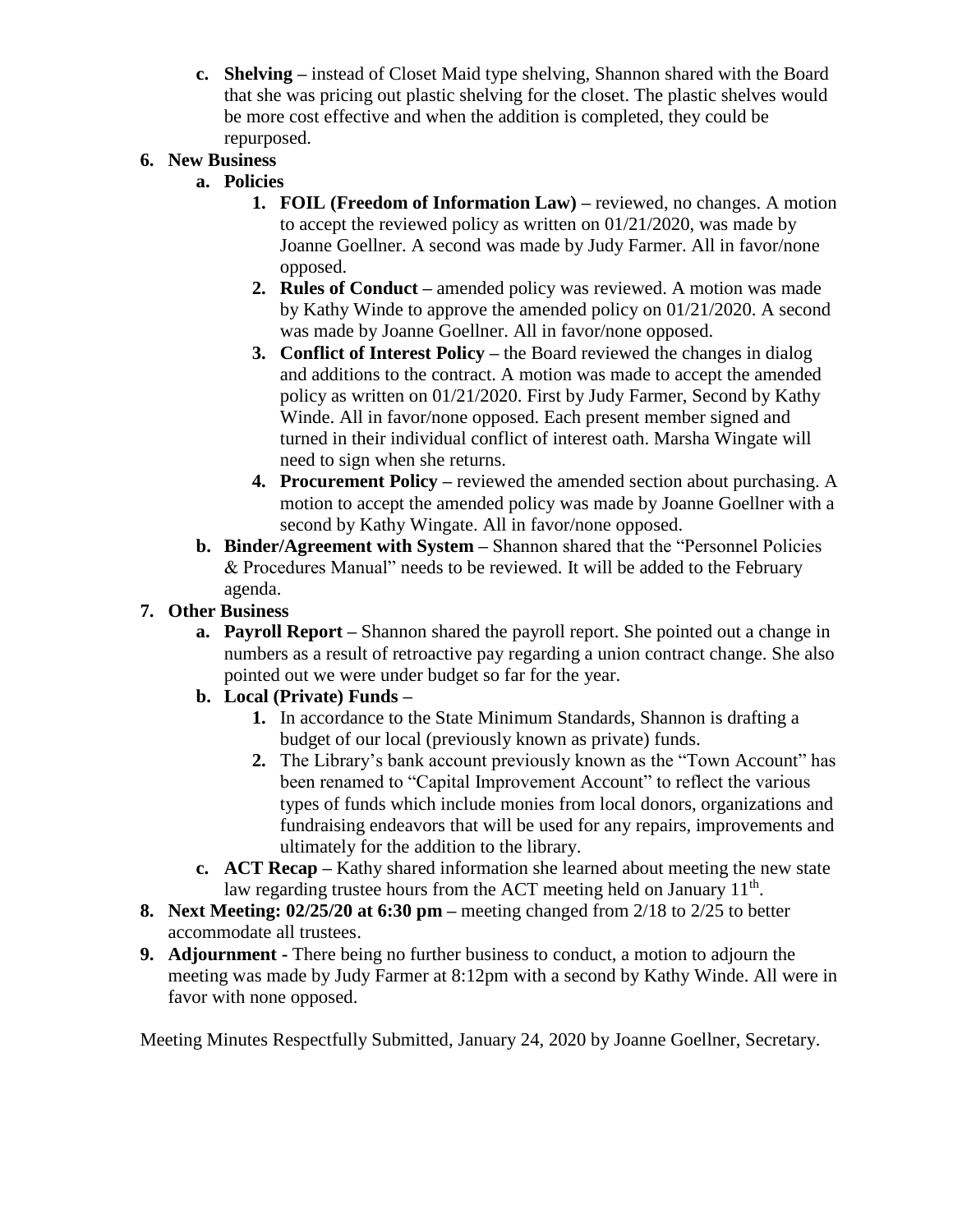### **Librarians Report –** January 21, 2019

#### *Operating Budget*

#### *Receipts*

December Receipts: \$ 257.10 **Receipts** year to date: \$ 4,846.35 This represents fine/copy/print revenue. This year our revenue commitment is \$4,462.

### *Expenditures*

*December*: \$ 680.16 **Expenditures** year to date: \$ 4,031.76. This year our expenditure allotment is \$5,200.

### *Circulation*

December was 2,644. This was down by 164 or -5.8% Year to date is 37,670. This is up by 15 or 0%

### *Computer Use*

December was 58. This was down by 19 or -24.7% Year to date is 845. This is down by 262 or -23.7%

### *Laptop Use*

December was 15. This was up by 1 Year to date is 175. This is up by 66

#### *Wireless Usage*

December was 129. This was up by 9 or 7.5% Year to date is 1,688. This is up by 276 or 19.5%

#### *Patron Count*

December was 1,294. This was up by 72 or 5.9% Year to date is 16,762. This is down by 447 or -2.6%

\*\*\*We were closed three days due to the holidays and there were two days with poor weather conditions.

### *Winter Programs*

- **Holiday Cards –** Make a Holiday Card starting December 2nd **(51 Cards Made)**
- **Make a Graham Cracker House** 
	- o Thursday, December 5th at 6:00 pm **(17 kids & 15 adults)**
	- o Saturday, December 7th Three Sessions 10:30 am, 11:30 am, 12:30 pm **(46 kids & 23 adults)**
- **•** Ornaments started Dec 14<sup>th</sup> till Dec 23<sup>rd</sup> (20 Participated)
- **Letters to Santa –** Dec 12th 19th **(8 Participated)**
- **Lego Club –** Thursday, December 19th at 6:00 pm for ages 5 & up **(4 Attended)**
- **Make and Take Winter Craft** January  $6^{th}$  11<sup>th</sup> during regular hours (18 Participated)
- **Lego Club –** Thursday, January 16<sup>th</sup> at 6:00 pm for ages 5 & up
- **National Winnie the Pooh Day** January 18<sup>th</sup> till January 23<sup>rd</sup> we will have a scavenger hunt and Winnie the